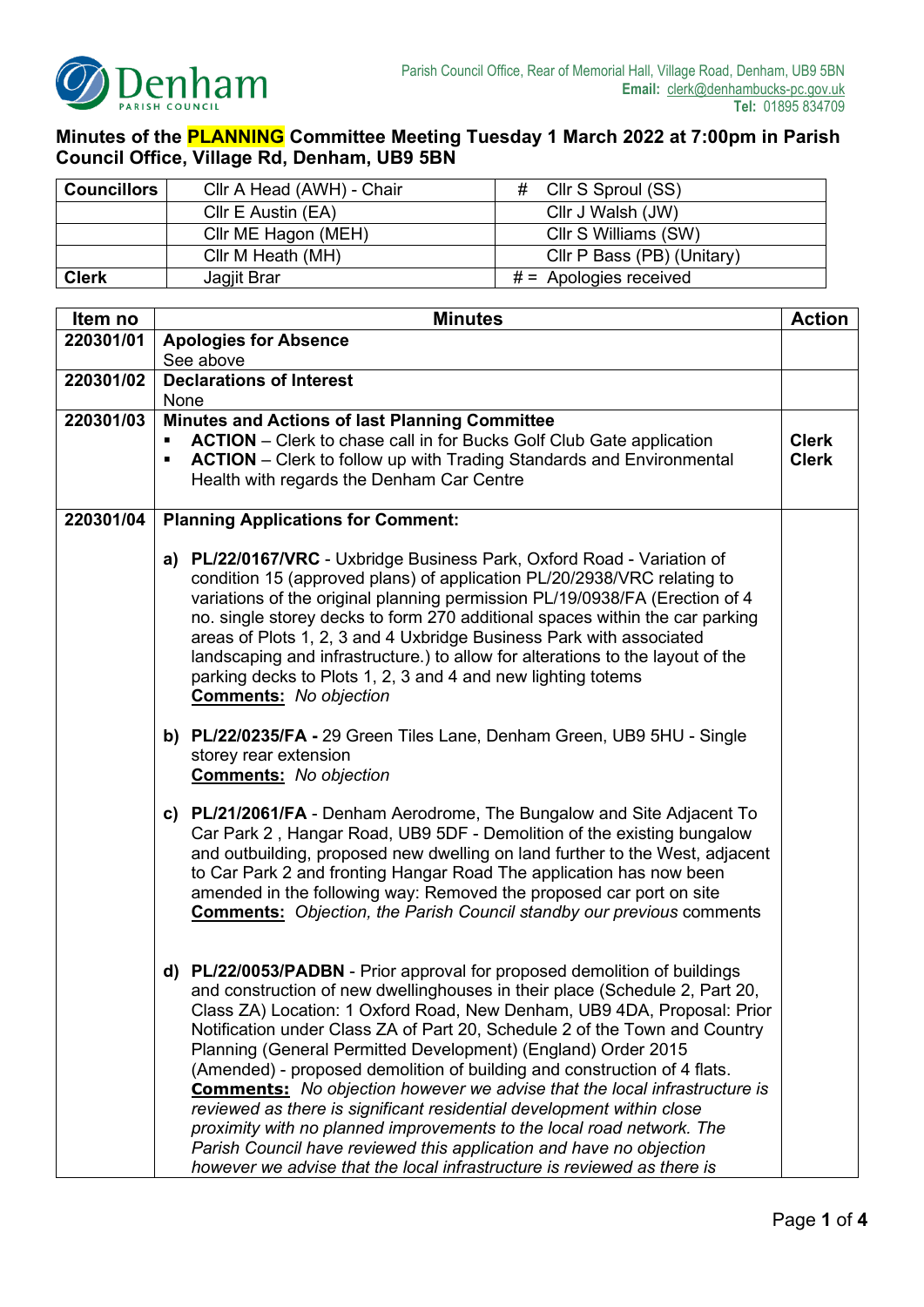*significant residential development within close proximity with no planned improvements to the local road network.*

**e) PL/22/0336/EU** - Lawful development certificate for an existing use or operation or activity including those in breach of a planning condition. Kingcup Farm, Willetts Lane, UB9 4HE, Proposal: Certificate of lawfulness for existing the laying of hardcore and other materials to create hardstanding **Comments:** *Objection, this application it is overdevelopment within the greenbelt. The Parish Council believe that this application is a precursor to development within the greenbelt.*

*The Parish also feel that there are no exceptional circumstances to allow for this development and believe it could possibly lead to a future commercial development within the greenbelt.*

Cllr PB advised that there are ongoing enforcement proceedings for this site and no decision will be made until their outcome has been decided

- **f) PL/22/0299/FA** Former Electron Works, Willow Avenue Three storey block of student accommodation comprising 38 studios with communal area, laundry, plant room and refuse store. **Comments**: *Objection – the Parish believe that this is an incomplete application, there is no transport or waste assessment for this development. In addition, there is insufficient parking for the development*
- **g) PL/22/0397/FA** Kithill, Redhill, UB9 4LE Part two storey / part single storey / part first floor rear extension, single storey front extension, front porch and changes to doors and windows **Comments:** *No objection*
- **h) PL/22/0082/FA** Plot 5, Uxbridge Business Park, Oxford Road, New Denham - Change of use to medical building (Use Class E(e)) and minor alteration works including additional louvres to the west elevation, additional fire escape doors and fire escape platform extension to the south elevation **Comments:** *No objection*
- **i) PL/22/0427/FA** 37 Skylark Road, UB9 4HS Part two, part single storey rear extension **Comments:** *No objection*
- **j) PL/22/0437/FA -** Nuestras, Broken Gate Lane, UB9 4LA Front dormer window and replacement of existing 'eyebrow' dormer window with flat roof dormer window

**Comments:** *No objection*

**PL/22/0381/SA -** Nuestras, Broken Gate Lane, UB9 4LA - single storey rear extension and the addition of windows to both side elevations **Comments:** *No objection*

**k) PL/22/0538/FA** - Yew Trees, Ashmead Drive, UB9 5BA - Extensions and conversion of existing garage to provide accommodation ancillary to the house.

Cllr MH declared a personal interest as this is a neighbouring property **Comments:** *Objection this application is overdevelopment in the greenbelt and we believe there are no exceptional circumstances that justify this development*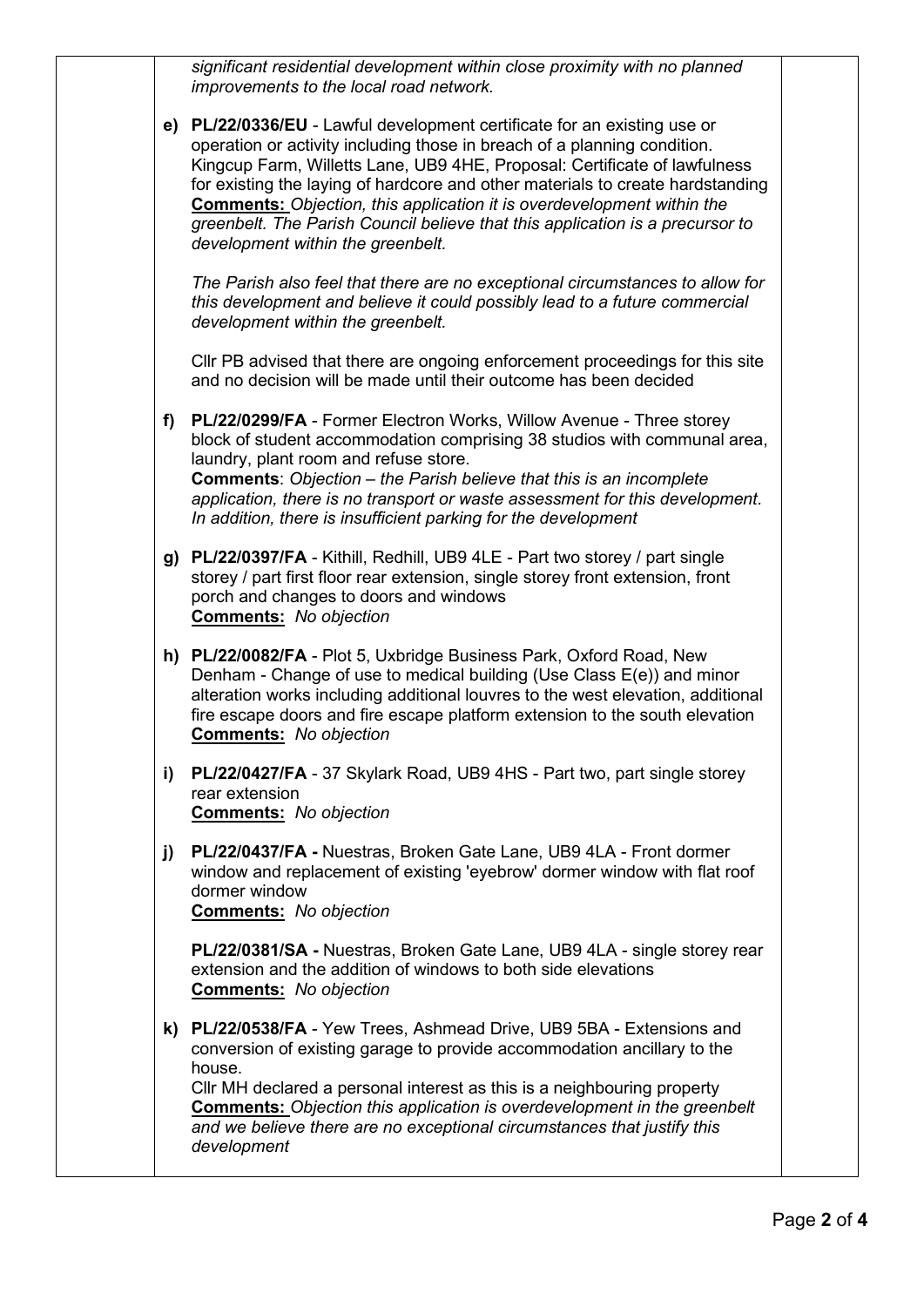| 220301/05 | <b>Permitted Development Applications for Comment:</b>                                                                                                                                                                                                                                                                                                                                                                                                                                                                                                                                                                                                                                                                                                                                                                                                   |              |  |
|-----------|----------------------------------------------------------------------------------------------------------------------------------------------------------------------------------------------------------------------------------------------------------------------------------------------------------------------------------------------------------------------------------------------------------------------------------------------------------------------------------------------------------------------------------------------------------------------------------------------------------------------------------------------------------------------------------------------------------------------------------------------------------------------------------------------------------------------------------------------------------|--------------|--|
|           | a) PL/22/0262/SA - Tanglewood, Bakers Wood, UB9 4LG - Certificate of<br>Lawfulness for proposed outbuilding in the rear garden<br><b>Comments:</b> Objection this application is overdevelopment in the greenbelt<br>and we believe there are no exceptional circumstances that justify this<br>development                                                                                                                                                                                                                                                                                                                                                                                                                                                                                                                                              |              |  |
|           | b) PL/22/0454/NMA - 60 Willow Crescent West, New Denham, UB9 4AU - Non<br>Material Amendment to planning permission PL/21/1960/FA (Demolition of<br>existing rear conservatory, remodelling of dwelling including erection of two-<br>storey rear extension, single storey side extension, new rear roof extension,<br>enlargement of side dormer with obscure glass and new side dormer, new<br>rear gable window with obscure glazing, 2 side and 2 front rooflights and<br>relocation of side porch to front) to allow for a hip to gable roof alteration with<br>2 gable end windows on the front elevation.<br><b>Comments:</b> No objection                                                                                                                                                                                                        |              |  |
|           | c) PL/22/0401/PAPCR - Waters Meet, Willow Avenue, New Denham, UB9 4AF<br>- Prior Notification under Class MA of Part 3, Schedule 2 of the Town and<br>Country Planning (General Permitted Development) (England) Order 2015 -<br>Change of use of part of Class E unit to 3 dwellings (Use Class C3)<br><b>Comments:</b> No objection                                                                                                                                                                                                                                                                                                                                                                                                                                                                                                                    |              |  |
| 220301/06 | <b>Planning Application Appeals:</b><br>a) PL/21/2373/FA - Union Point, Pinstone Way, SL9 7BJ - Erection of a two-<br>storey residential building with accommodation within the roof to provide 7 x<br>1-bedroom flats with associated works including landscaping, car parking<br>and partial demolition of existing buildings (as approved under planning<br>permission ref: PL/20/3921/FA). - Noted<br>b) PL/21/2188/FA - Jos, Hollybush Lane, UB9 4HH - First floor side extension                                                                                                                                                                                                                                                                                                                                                                   |              |  |
|           | incorporating front and rear dormers, conversion of existing garage into living<br>space, addition of roof lights to side elevations, window to existing front<br>elevation and changes to windows at rear elevation - Noted                                                                                                                                                                                                                                                                                                                                                                                                                                                                                                                                                                                                                             |              |  |
| 220301/07 | <b>Buckinghamshire Golf Club - Definitive Map</b><br>Cllr AWH advised that Paul Graham had put forward significant justification<br>forward for adding the remainder of the drive at Buckinghamshire Golf<br>Course on to the Definitive Map. The footpath has been used for over 20<br>years and should easily qualify to become a right of Way.<br>CIIr AWH advised that this will be a long process and looking at the planning<br>application submitted by the Golf Course we can only assume that they<br>intend to block access from the long drive.<br>CIIr SW advised that Kate Ashbrook, a local resident has also objected and<br>is very knowledgeable of local history.<br><b>ACTION</b> – Clerk to call a meeting of Cllr AWH, Paul Graham and Kate<br>$\overline{\phantom{m}}$<br>Ashbrook to progress with the definitive map application | <b>Clerk</b> |  |
| 220301/08 | Definitive Map - Whitbread Field/Denham Village<br>Cllr SW advised that a notice was erected on the car boot field advising of as<br>change to the definitive map.<br><b>ACTION</b> – Clerk to investigate and summarise procedure to date and follow<br>$\overline{\phantom{m}}$<br>up with the definitive map team and check with CIIr GH if he is aware of the<br>application as it may have been linked to the issue of motorbikes using the<br>field                                                                                                                                                                                                                                                                                                                                                                                                | <b>Clerk</b> |  |